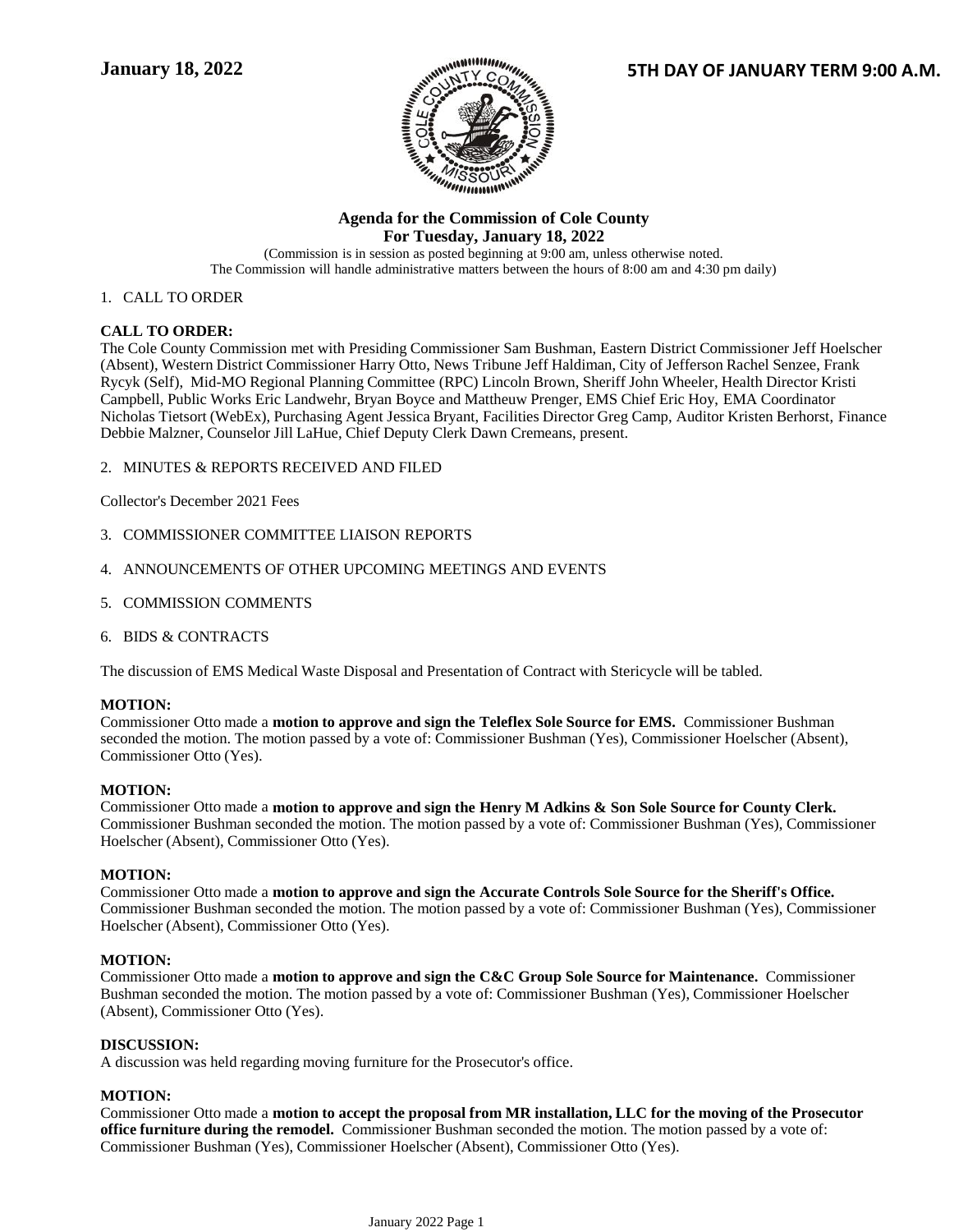# **MOTION:**

Commissioner Otto made a **motion that the Presiding Commissioner sign on behalf of the County, the Memorandum of Agreement (MOU) with Federal Emergency Management Agency (FEMA) Integrated Public Alert and Warning System (IPAWS) Program Management Office.** Commissioner Bushman seconded the motion. The motion passed by a vote of: Commissioner Bushman (Yes), Commissioner Hoelscher (Absent), Commissioner Otto (Yes).

- 7. UNFINISHED BUSINESS
- 8. NEW BUSINESS

### **MOTION:**

Commissioner Otto made a **motion to approve Accounts Payable pending review.** Commissioner Bushman seconded the motion. The motion passed by a vote of: Commissioner Bushman (Yes), Commissioner Hoelscher (Absent), Commissioner Otto (Yes).

Disc Golf Parking at County Park will be tabled.

#### **MOTION:**

Commissioner Otto made a **motion to adopt the Public Works Mailbox Policy as presented.** Commissioner Bushman seconded the motion. The motion passed by a vote of: Commissioner Bushman (Yes), Commissioner Hoelscher (Absent), Commissioner Otto (Yes).

#### **DISCUSSION:**

A discussion was held regarding the CDBG Application for Stormwater Improvements in Westview Heights Neighborhood.

Lincoln Brown with Mid-MO Regional Planning provided blank Community Needs Assessments forms. Open discussion.

Lincoln Brown gave a brief overview of the project, funds and location.

The total project cost is estimated at \$943,000. The county will be applying for \$500,000 with the CDBG grant with the county being responsible for \$443,000.

Eric Landwehr gave an update on the Stormwater project on South Brooks Dr.

Public Hearing was opened. Anyone is welcome to respond.

Lincoln Brown received formal responses from Eric Landwehr and Eric Hoy regarding community needs.

The County did not receive any formal written public comments from the advertisement.

The Community Needs Assessments that were discussed are as follows: Public Works Infrastructure, Public Services, Community Facilities, Housing, Education Profiles and Economic Development.

The Community's priories were discussed with the following being mentioned.

Storm water Transportation EMS Service & Coverage Economic Development Housing Access to Health Care Homelessness Drug Abuse Treatment & Prevention Improved Primary & Secondary Education

The community's top five priority needs listed in order of importance.

- 1) Infrastructure (Stormwater Improvements)
- 2) Public Services (Public Safety / EMS)
- 3) Housing (Affordable Housing / Homelessness)
- 4) Community Facilities (Access to Healthcare)
- 5) Transportation

This concludes the Needs Assessment.